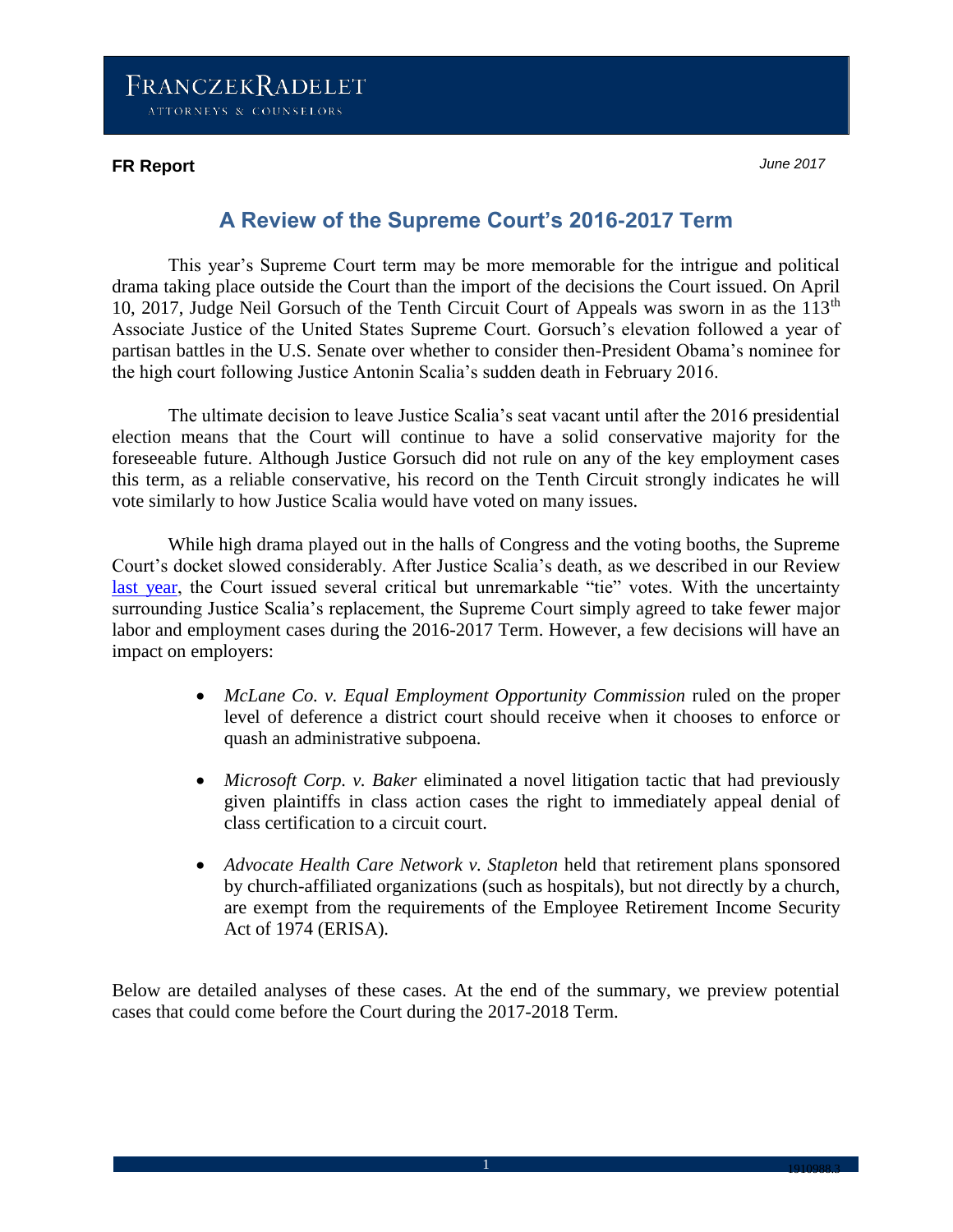# **FR Report** *June 2017*

| <b>Executive Summary<sup>1</sup></b> |  |
|--------------------------------------|--|
|--------------------------------------|--|

| <b>CASE</b>                                                                                                                                                                                                                            | <b>SUMMARY OF HOLDING</b>                                                                                                                                                                                                                                                                                                                                                                                                                                                                                                                                           | <b>VOTE/OPINION AUTHORS</b>                                                                                                                                                                                                                                                                                                                                  |
|----------------------------------------------------------------------------------------------------------------------------------------------------------------------------------------------------------------------------------------|---------------------------------------------------------------------------------------------------------------------------------------------------------------------------------------------------------------------------------------------------------------------------------------------------------------------------------------------------------------------------------------------------------------------------------------------------------------------------------------------------------------------------------------------------------------------|--------------------------------------------------------------------------------------------------------------------------------------------------------------------------------------------------------------------------------------------------------------------------------------------------------------------------------------------------------------|
| McLane Co. v. Equal<br><b>Employment Opportunity</b><br><b>Commission</b><br>No. 15-1248<br>137 S.Ct. 1159<br>Decided: April 3, 2017<br>Microsoft Corp. v. Baker<br>No. 15-457<br>137 S. Ct.<br>Decided: June 12, 2017                 | A district court's decision to grant<br>or quash the EEOC's request for a<br>subpoena in an employment<br>discrimination investigation is<br>reviewed for abuse of discretion,<br>not the much less deferential de<br>novo standard of review.<br>An appellate court lacks<br>jurisdiction to review a district<br>court's decision to deny class<br>certification when plaintiffs<br>voluntarily dismiss their case with<br>prejudice. A voluntary dismissal<br>with prejudice does not create a<br>final judgment necessary to create<br>jurisdiction for review. | <b>Vote: 7-1</b><br><b>Opinion: Sotomayor</b><br>(joined by Roberts,<br>Kennedy, Thomas,<br>Breyer, Alito, and Kagan).<br>Concurrence in part and<br>dissenting in part:<br>Ginsburg<br>Vote: $8-0$<br><b>Opinion:</b> Ginsburg<br>(joined by Kennedy,<br>Breyer, Sotomayor, and<br>Kagan)<br><b>Concurrence: Thomas</b><br>(joined by Roberts and<br>Alito) |
| <b>Advocate Health Care</b><br><b>Network v. Stapleton</b><br>(Consolidated with <b>Saint</b><br>Peter's Healthcare System<br>v. Kaplan, and Dignity<br><b>Health v. Rollins</b> )<br>No. 16-74<br>137 S. Ct.<br>Decided: June 5, 2017 | The statutory language of the<br><b>Employee Retirement Income</b><br>Security Act's exemption for<br>retirement plans established and<br>maintained by churches extends to<br>church-affiliated organizations,<br>such as religiously affiliated<br>hospitals, regardless of whether a<br>church directly established the<br>plan.                                                                                                                                                                                                                                 | <b>Vote: 8-0</b><br><b>Opinion:</b> Kagan (joined<br>by Roberts, Kennedy,<br>Thomas, Ginsburg,<br>Breyer, and Alito).<br><b>Concurrence: Sotomayor</b>                                                                                                                                                                                                       |

 1 Justice Gorsuch took no part in these decisions.

 $\overline{\phantom{a}}$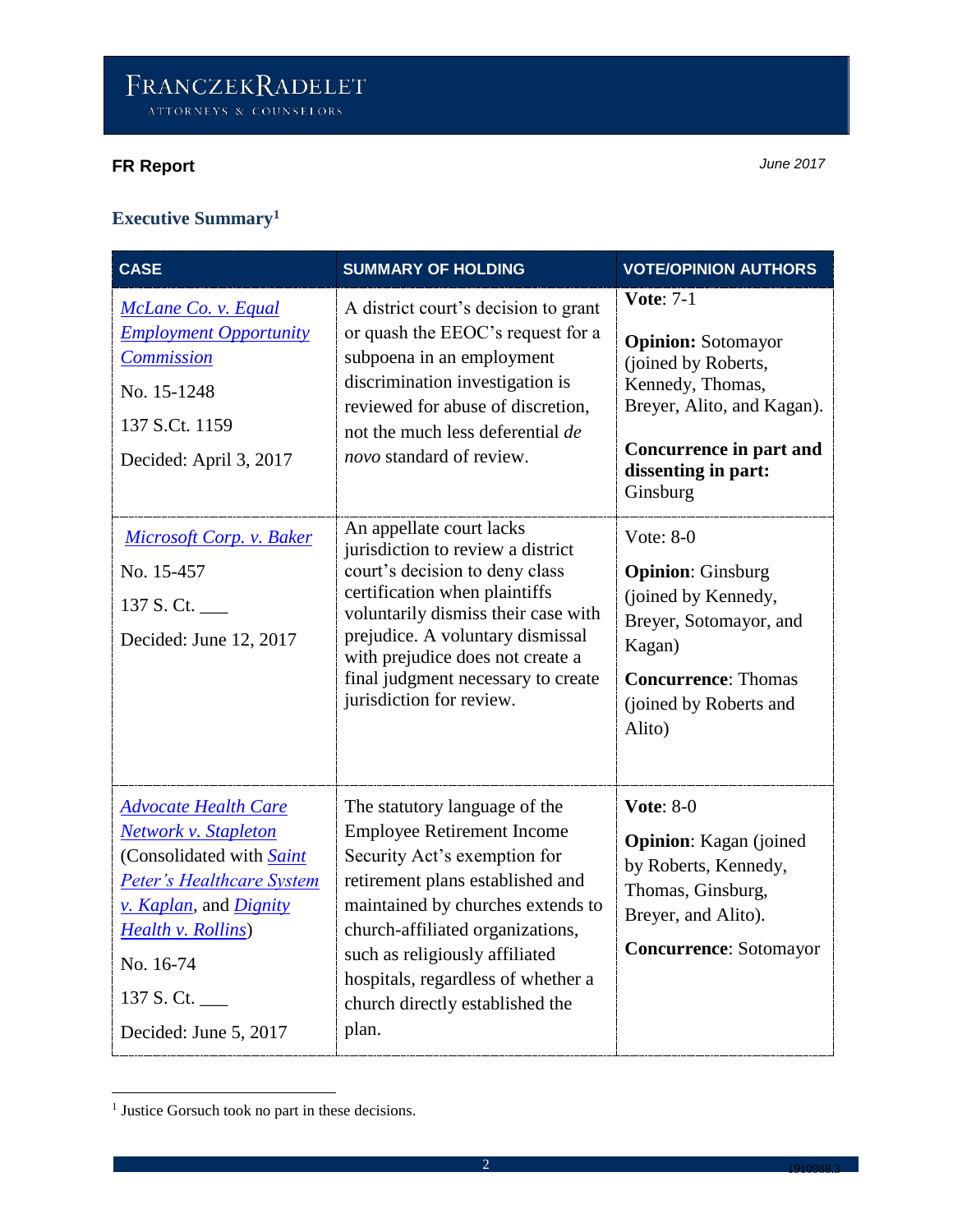### **FR Report** *June 2017*

### **Individual Case Analysis**

#### **1. Greater Deference for District Courts in EEOC Subpoena Enforcement Actions**

In *McLane Co. v. Equal Employment Opportunity Commission,* the Supreme Court reinforced the broad subpoena powers of the Equal Employment Opportunity Commission ("EEOC"). The Court held that a federal district court's decision whether to enforce or quash an EEOC subpoena should be reviewed under the deferential "abuse of discretion standard." Although the case focused on a procedural question—the appropriate level of deference afforded to lower courts—the decision will have serious implications for employers who face an EEOC subpoena enforcement action.

As the agency tasked with enforcing Title VII of the Civil Rights Act and investigating discriminatory employment practices, the EEOC has broad authority to issue subpoenas for documents, personnel files, and other information from an employer. When an employer refuses to comply, the EEOC may file an action in district court to enforce the subpoena. A district court's role is to determine whether the underlying charge of discrimination is valid, and whether the material requested is relevant to that charge. If so, the court can order an employer to provide the information unless the subpoena is "too indefinite," is issued for an "illegitimate purpose," or is "unduly burdensome" for the employer.

In *McLane*, Damiana Ochoa was fired after failing to complete three physical evaluations when she returned from maternity leave. McLane's policy required employees in certain physically demanding jobs to take physical evaluations upon returning from medical leave. After she was fired, Ochoa filed a gender discrimination charge. As part of its investigation, the EEOC requested that McLane provide a list of all employees who were required to take the physical evaluation tests. McLane complied, but refused to provide the EEOC with certain identifying information, including names, Social Security numbers, addresses, and telephone numbers for employees who were required to the undergo the physical evaluations.

The EEOC widened the scope of its investigation to include age discrimination, and issued subpoenas requesting identifying information related to McLane's use of the physical evaluation tests nationwide. When McLane refused to provide the information, the EEOC filed actions in district court to enforce the subpoenas. After a hearing, the district court declined to enforce the request for nationwide identifying information, finding such information to be irrelevant for purposes of the EEOC's investigation.

On appeal, the Ninth Circuit reversed. The court observed that federal appellate courts uniformly rely on the deferential "abuse of discretion standard" when reviewing administrative subpoena enforcement actions. Nevertheless, the Ninth Circuit applied the less deferential *de*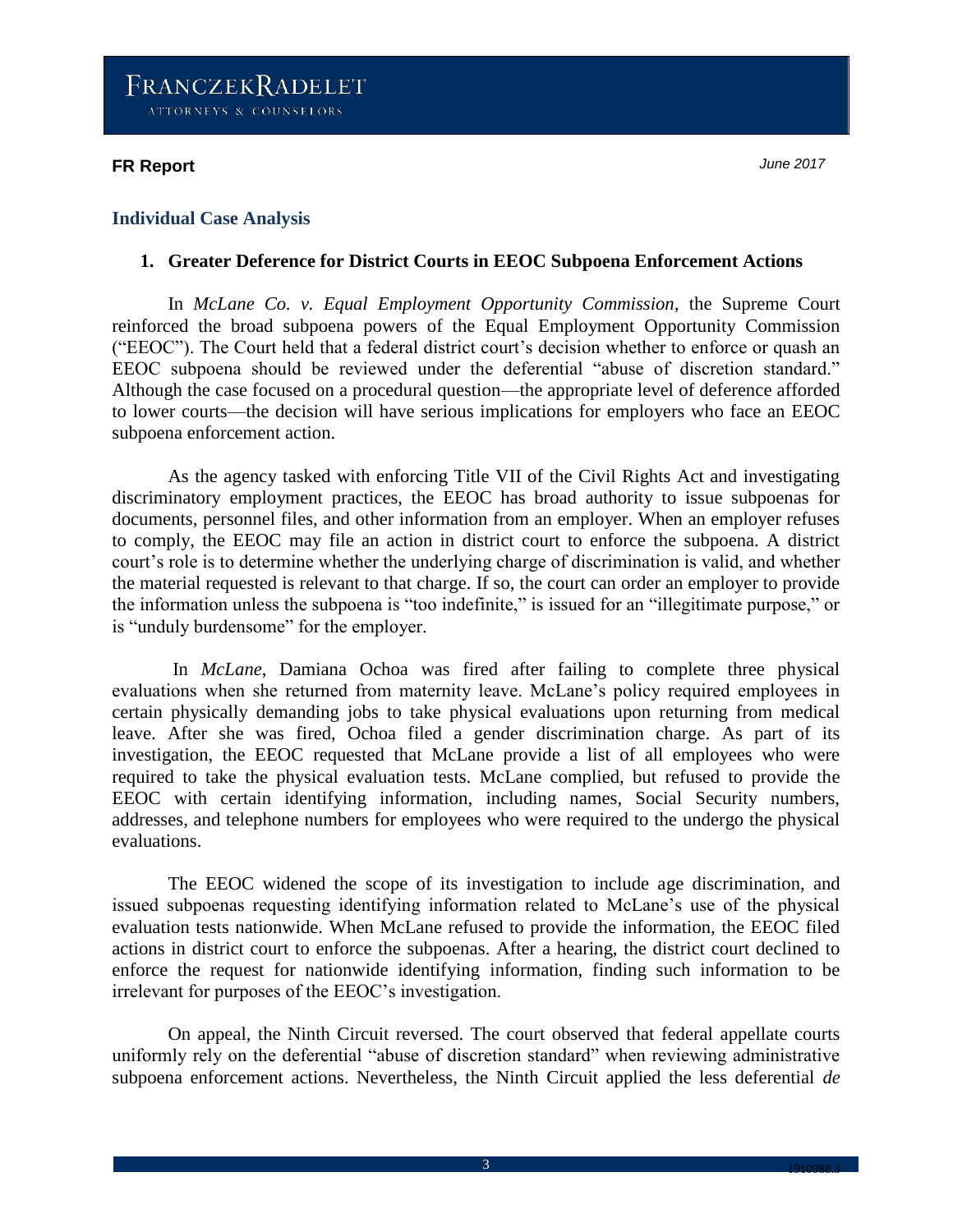## **FR Report** *June 2017*

*novo* standard of review, and held that the district court erred in determining that the information was irrelevant.

In a 7-1 decision, the Supreme Court reversed and remanded to the Ninth Circuit for review under an abuse of discretion standard. Writing for the majority, Justice Sotomayor noted that in the absence of an "explicit statutory command" dictating the standard of review, the Court looks to the history of appellate practice, and as a matter of "sound administration of justice," considers which court is better positioned to decide the issue at hand.

The Court noted the longstanding use of the abuse of discretion standard by appellate courts reviewing a district court's decision to enforce or quash an administrative subpoena. Specifically, the Court noted that the National Labor Relations Act conferred authority to issue subpoenas on the National Labor Relations Board ("NLRB"), and *every* circuit court uses the abuse of discretion standard when reviewing NLRB subpoena enforcement actions. This history, and the fact that Congress was certainly aware of this practice when conferring the same administrative subpoena authority on the EEOC, carried "significant persuasive weight."

Additionally, the Court noted that "basic principles of institutional capacity" weighed in favor of a deferential standard of review. Proper enforcement of an EEOC subpoena is a casespecific inquiry, and district courts are better positioned to determine issues such as relevancy of information and whether compliance with a subpoena would be unduly burdensome in light of the circumstances. Because these questions are "fact-intensive, close calls," the Court found, district courts should be granted greater deference in resolving them.

Justice Ginsburg wrote a short partial concurrence and partial dissent. Justice Ginsburg noted that while she agreed with the Court's holding, she would have affirmed the Ninth Circuit's ruling because she believed the district court had made a legal error in its reasoning.

This decision eliminates all doubt as to what standard of review applies when appealing subpoena enforcement actions by the EEOC. Because all decisions by district courts will be reviewed for abuse of discretion, employers should not expect that a decision by a district court would be overturned on appeal. The Supreme Court reminded those reading its opinion that the EEOC may subpoena any evidence relevant to the investigation which includes "virtually any material that might cast light on the allegations against the employer." Unless an employer can convince a district court that the EEOC's subpoena is unduly burdensome or seeks irrelevant information, an employer will almost certainly have to comply and provide the information requested.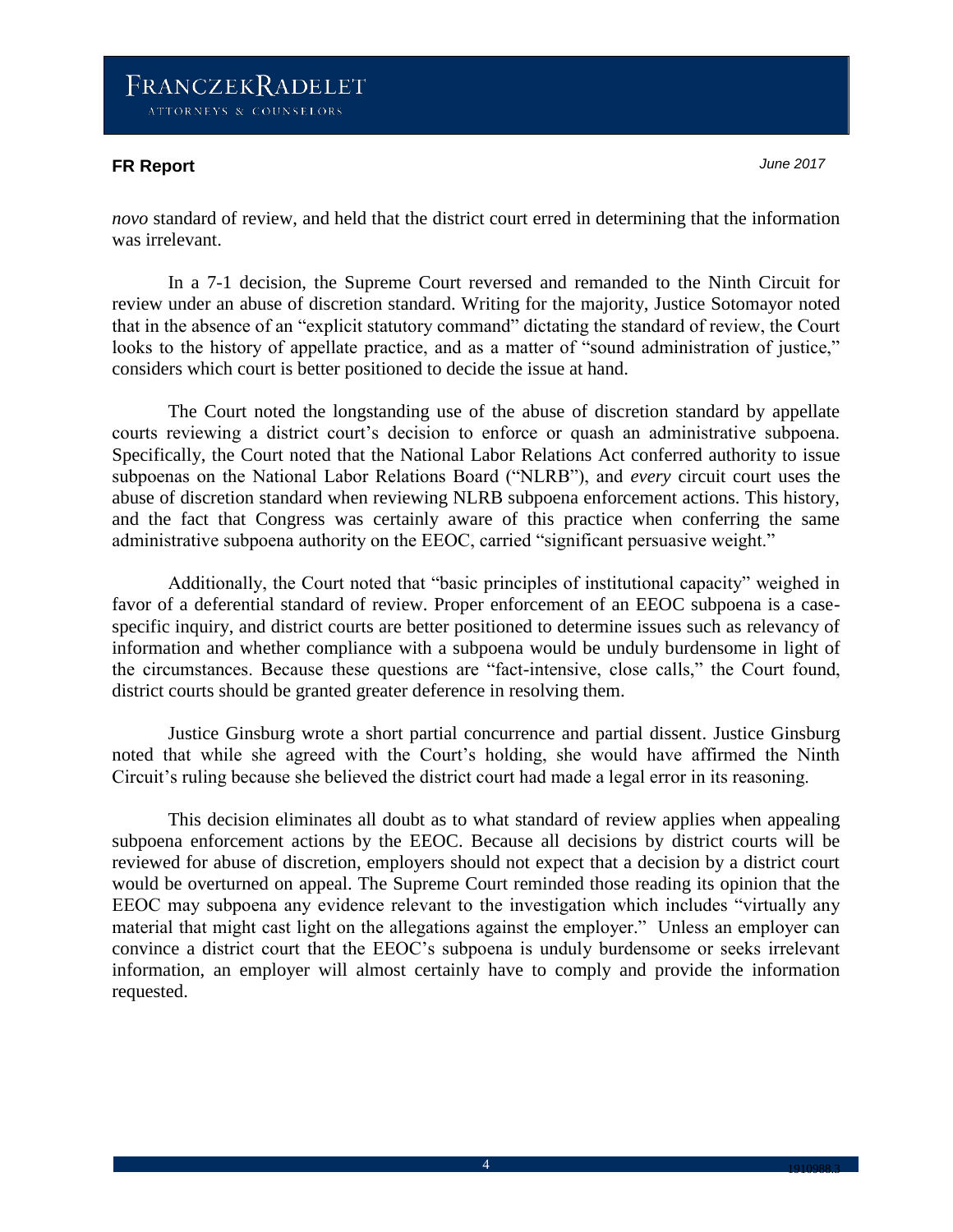### **FR Report** *June 2017*

### **2. Court Clamps Down on Procedural Maneuver in Class Action Lawsuits**

In *Microsoft Corp. v. Baker*, the Supreme Court unanimously held that for purposes of appellate review, a district court's denial of class certification is not a final order when the plaintiffs voluntarily dismiss their claims. The Court's rejection of a procedural maneuver utilized by class action plaintiffs helps level the playing field for employers facing FLSA and other class or collective actions.

Historically the Supreme Court had held that orders granting or denying class action certification were "inherently interlocutory," and therefore not automatically and immediately reviewable under 28 U.S.C. § 1291, which permits appeals from "final decisions" only. This meant that the case would have to be fully litigated on behalf of the named plaintiffs only before the plaintiffs could appeal the denial of class certification. Class action plaintiffs' advocates noted that the denial of class certification, in most cases, was a "death knell" for the case because the named plaintiff's individual claims were not worth pursuing. Often, the value of each individual claim is so small that it is not economically prudent to pursue a lawsuit to a final judgment and then seek appellate review of the class determination. This rule typically left a class action plaintiff whose class certification motion had been denied no realistic avenue for pursuing his claims.

However, Federal Rule of Civil Procedure 23(f) was added to authorize "permissive interlocutory appeals" of orders denying or granting class certification. In other words, a party may appeal a class certification ruling immediately if the court of appeals grants permission and agrees to hear the case. Absent such permission, plaintiffs can pursue their individual claims on the merits to final judgment, at which point the denial of class certification becomes ripe for review—just as they could before Rule 23(f) took effect. According to the Supreme Court's review of the Rule's history, the drafters carefully calibrated this rule to deny plaintiffs and defendants alike the right to appeal routine class certification decisions unworthy of immediate appeal.

Since the adoption of Rule 23(f), plaintiffs created a loop-hole. Instead of asking for permission to appeal a class certification decision, plaintiffs voluntarily dismiss their claims. After the dismissal, they claim they have a final order that they can appeal as a matter of right– without permission from the appellate court. If the appellate court reverses the class denial, the plaintiffs simply revive their claims and pursue the class action. Several federal circuit courts have rejected this tactic, but the Ninth Circuit often allowed it.

In *Baker*, a group of class action plaintiffs filed a lawsuit, alleging that Microsoft's gaming console, the Xbox, scratched and therefore ruined video game discs inserted into the Xbox. The district court struck the plaintiffs' class action allegations, effectively denying certification for the supposed class. The Ninth Circuit denied the plaintiffs' Rule 23(f) request that it review the district court's decision. To evade the consequences of the Rule 23(f) decision,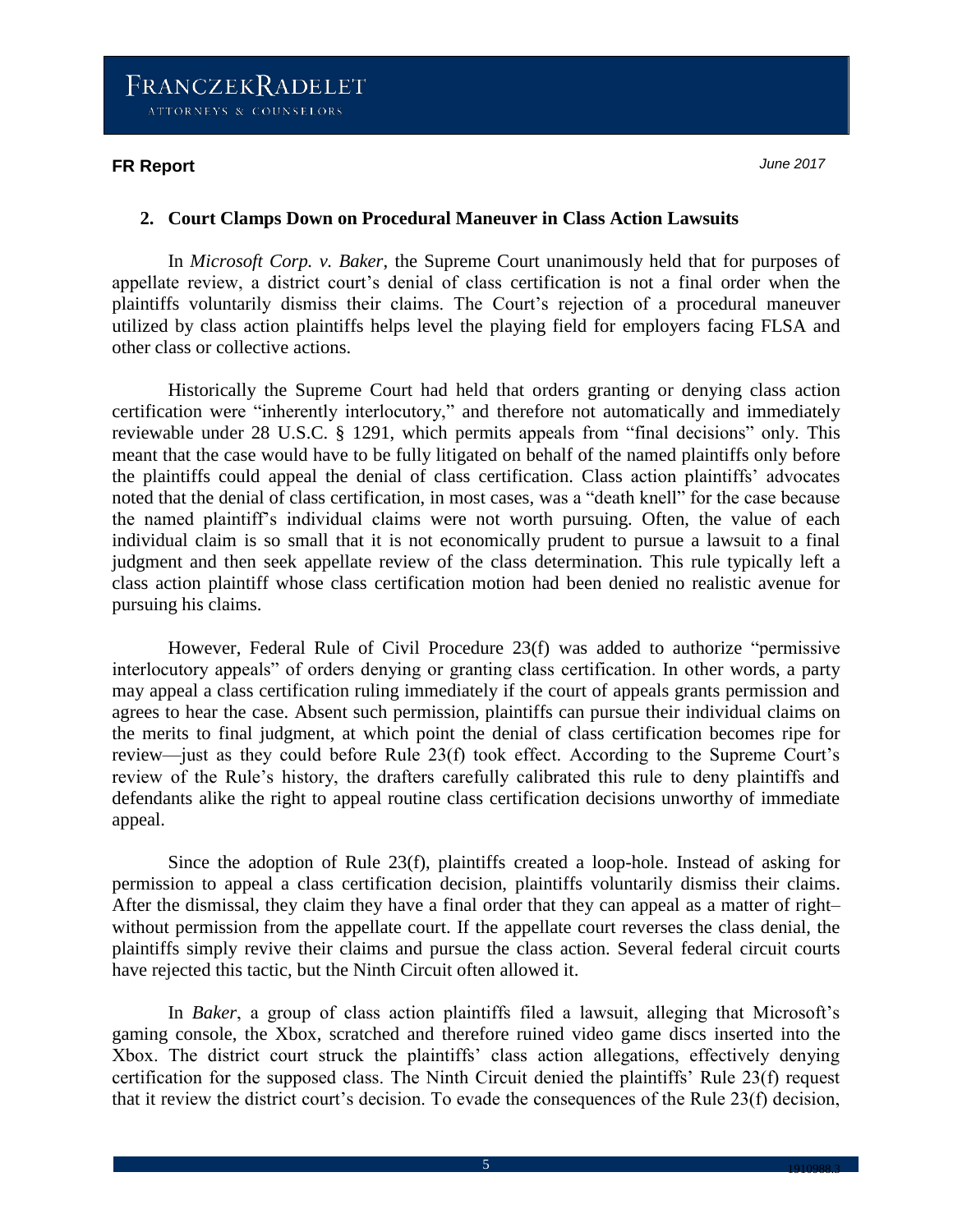## **FR Report** *June 2017*

the plaintiffs then voluntarily dismissed their claims to appeal the district court's ruling as a matter of right. The Ninth Circuit found it had jurisdiction to hear the appeal, and remanded the case to the district court to reexamine its ruling regarding its ruling on the class allegations.

The Supreme Court unanimously and unequivocally rejected this tactic. Writing for the majority, Justice Ginsburg found that the plaintiffs' tactic invited "protracted litigation and piecemeal appeals" that would cause vexing delays at the trial court level. Additionally, Justice Ginsburg observed what most circuits have already held: voluntary dismissal was an impermissible maneuver designed to subvert Rule 23(f).

Congress authorized the Supreme Court—through special rule-making procedures—to determine when a decision is final for purposes of appeal, and to provide for appellate review of interlocutory orders not covered by statute when the Court deemed appropriate. In this case, the rule-making process already addressed this issue by crafting what the Court called a "measured, practical solution" for certification appeals: the permissive process of Rule 23(f). In sum, the Court concluded that "[p]laintiffs in putative class actions cannot transform a tentative interlocutory order…into a final judgment…simply by dismissing their claims with prejudice subject, no less, to the right to 'revive' those claims if the denial of class certification is reversed on appeal."

In a separate concurring opinion, Justice Alito, joined by Justice Thomas and Justice Roberts agreed with the holding, but said they would have grounded the decision in Article III of the Constitution. Justice Alito reasoned that once a plaintiff dismisses his claims, there is no longer a live "case or controversy" before the Court, and the plaintiff loses standing to appeal the class certification ruling. The Court's ruling therefore puts a definitive end to procedural chicanery of this nature for class action suits.

## **3. Court Confirms that ERISA's "Church Plan Exemption" Applies to Church-Affiliated Organizations**

In *Advocate Health Care Network v. Stapleton*, the Court unanimously held that retirement plans sponsored by church-affiliated organizations, such as hospitals, are exempt from the requirements of the Employee Retirement Income Security Act of 1974 ("ERISA"). ERISA's "church plan exemption" provides that a retirement plan that is "established and maintained" by a church is exempt from ERISA's funding, participation, vesting, and disclosure requirements, among other provisions. In a decision authored by Justice Kagan, the Court ruled that ERISA's statutory language does not require that a plan be established directly by a church in order for the church plan exemption to apply.

The vast majority of church-affiliated retirement plan sponsors administer their plans under the church plan exemption, with the effective endorsement of the federal agencies tasked with administering ERISA's retirement plan provisions (the Internal Revenue Service,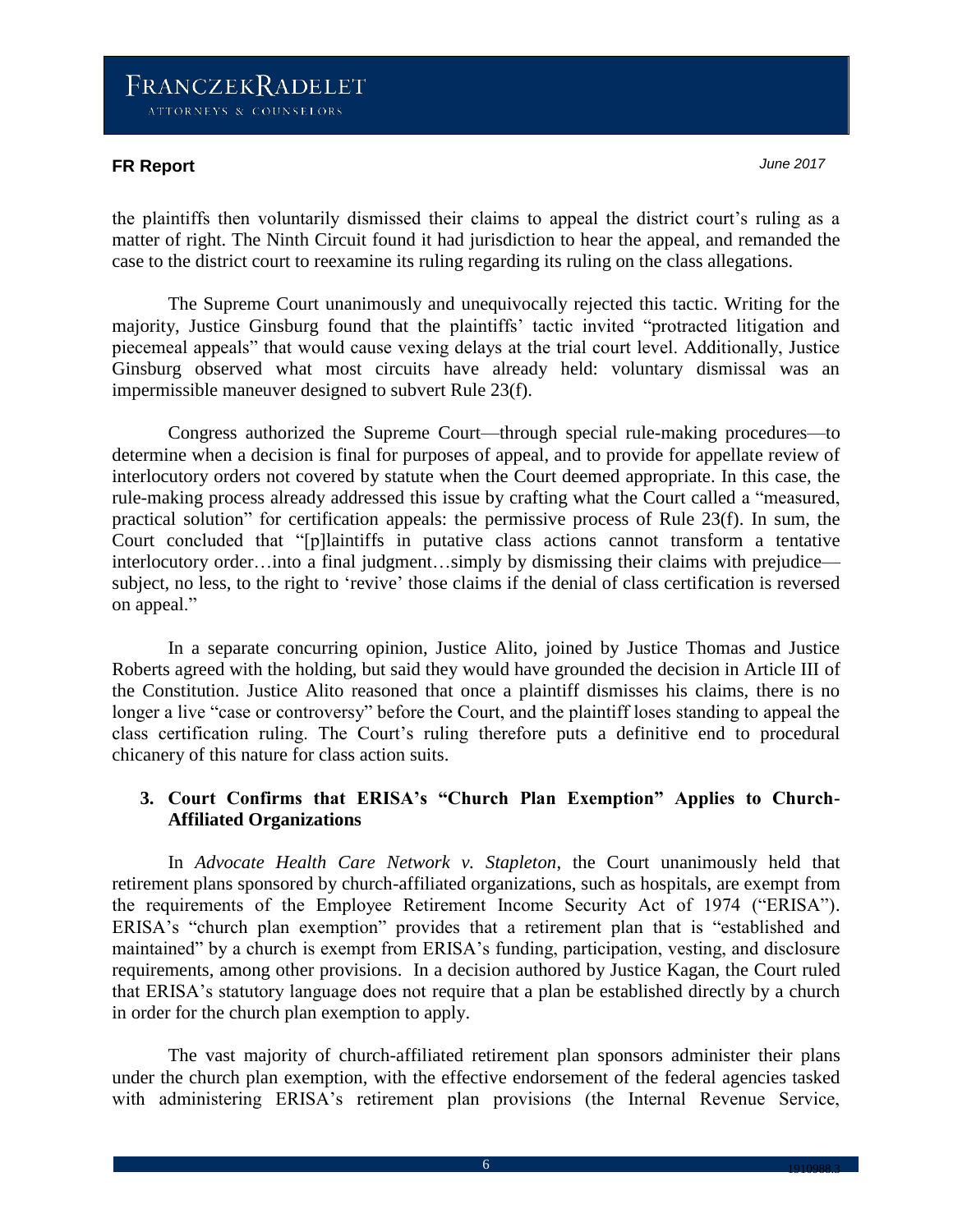## **FR Report** *June 2017*

Department of Labor, and the Pension Benefit Guaranty Corporation). The Court's ruling validates the longstanding view of these federal agencies regarding the scope of the church plan exemption, i.e. that plans established by church-affiliated organizations (in addition to plans established directly by churches) are exempt from complying with ERISA's provisions.

The *Stapleton* case involved lawsuits brought by current and former employees of three separate religiously-affiliated hospital systems around the country—Advocate Health Care Network (based in Illinois), Saint Peter's Healthcare System (based in New Jersey), and Dignity Health (which operates facilities nationwide)—that were consolidated on appeal to the Court. The employees asserted that the retirement plans sponsored by the hospital systems did not fall under ERISA's church plan exemption (thereby also challenging the position of the administering federal agencies regarding such plans). In each case, the federal appeals court (the Third, Seventh, and Ninth Courts of Appeal) had ruled in favor of the employees prior to the Court's unanimous reversal of their rulings.

Justice Sotomayor filed a concurring opinion stating that although she joined the Court's decision, she was "troubled" by the implications of its ruling because the available legislative history regarding ERISA's church plan exemption does not clearly mandate this result. She wrote that despite their religious affiliations, the hospital systems involved in this case "look and operate much like secular businesses," and the Court's decision might potentially deny thousands of employees ERISA's protections.

These lawsuits are symptomatic of a flurry of litigation against church-affiliated hospital system retirement plan sponsors. The litigation focuses on the severe funding shortfalls of many of these plans, which were not funded according to ERISA's minimum funding rules. The funding shortfall issue remains largely unresolved from the perspective of the plans' participants. Accordingly, the Court's ruling may open the door to more novel claims on issues that the ruling did not address, such as whether church-affiliated organizations' internal benefit committees are covered under the church plan exemption and whether there are any other avenues of relief (under state law, for example) to address these plans' funding issues.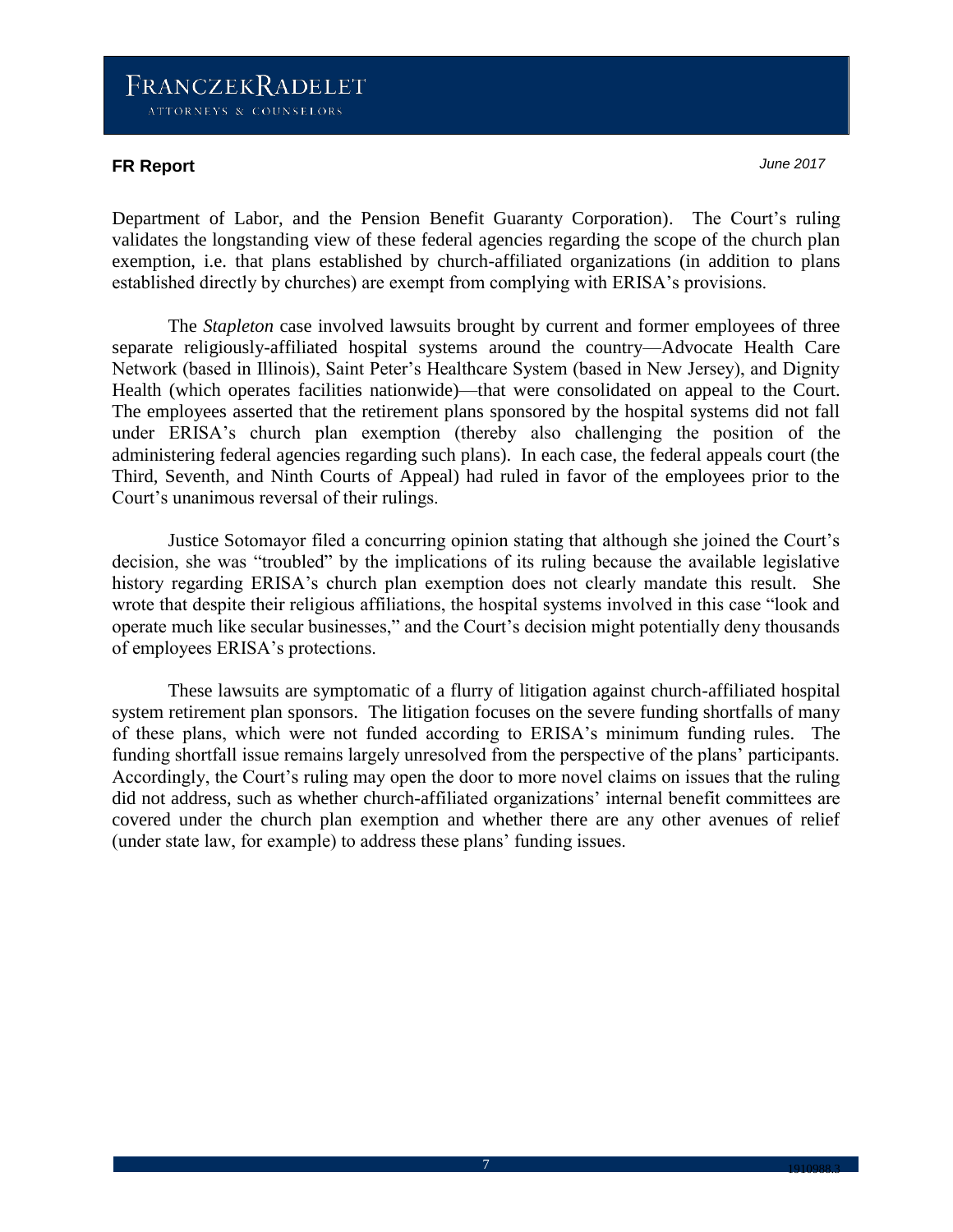### **FR Report** *June 2017*

### **Looking Ahead: The 2017-2018 Term**

Justice Gorsuch assumed his seat on the bench this spring. Many court observers noted that while Justice Scalia's seat was vacant, the Supreme Court granted certiorari sparingly to avoid the procedural uncertainty that would arise with 4-4 tie votes. The past year's relatively slow docket may lead to increased activity in the coming term. Here are several cases for which the Supreme Court has either already granted certiorari, or which present interesting labor and employment issues the Supreme Court might look to review:

• *National Labor Relations Board v. Murphy Oil USA, Inc.* – The Supreme Court agreed to hear three separate cases, which have now been consolidated, to determine whether arbitration agreements with individual employees that prohibit them from pursuing work-related class action lawsuits constitute an unfair labor practice under the National Labor Relations Act. In 2012, the NLRB held that [such agreements were unlawful](http://www.franczek.com/frontcenter-NLRB_Class_Action_Waivers_Mandatory_Arbitration_Agreements.html) under the National Labor Relations Act ("NLRA"). The NLRB reasoned that because Section 7 of the NLRA protects employees' rights to improve their working conditions through proceedings in court, their right to pursue these goals through a class or collective action lies at the "core" of the legal protections of federal labor law. The Obama Administration and several courts of appeals agreed with the NLRB. However, in a significant about-face, the Trump Administration switched sides, and the official position of the U.S. government is now that such agreements do not violate the Act. The Court will resolve a circuit split on this issue.

• *Hively v. Ivy Tech Community College* – Employers should stay tuned for the Court to review whether or not Title VII prohibits discrimination based on sexual orientation. In *Hively*, a part time professor filed suit alleging that her employer terminated her because she was openly gay. The Seventh Circuit Court of Appeals [became the first appellate court](http://www.franczek.com/frontcenter-Supreme_Court_Sexual_Orientation.html) in the country to hold that discrimination based on sexual orientation is "sex" discrimination that is prohibited by Title VII. The employer did not petition the Court for certiorari, and so the Court will not reexamine the Seventh Circuit's ruling. However, employers should be aware that other plaintiffs may rely on this decision in sister circuits and district courts. Moreover, the Seventh Circuit's ruling in *Hively* created a "circuit split" that will likely be resolved by the Supreme Court. In fact, the Second Circuit Court of Appeals—agreeing with all other circuit courts to consider the issue recently reached the opposite conclusion when it dismissed a sexual orientation Title VII claim. Until this split reaches the Supreme Court, employers will need to be mindful of state law obligations regarding sexual orientation discrimination, and take a "wait and see" approach regarding Title VII.

• *Janus v. AFSCME* – Last year, an equally divided Supreme Court issued a one-sentence decision affirming the Ninth Circuit's decision in *Friedrichs v. California Teachers Association*, upholding the constitutionality of state laws that allow unions to charge ["fair share" fees](http://www.franczek.com/frontcenter-SCOTUS_Upholds_Public_Sector_Union_Fair_Share_Fees.html) to public employees who choose to opt out of union membership. The class of plaintiff-teachers in *Friedrichs* challenged the constitutionality of the California law allowing fair share fees as a violation of their free speech rights. Given several Supreme Court decisions on this issue over